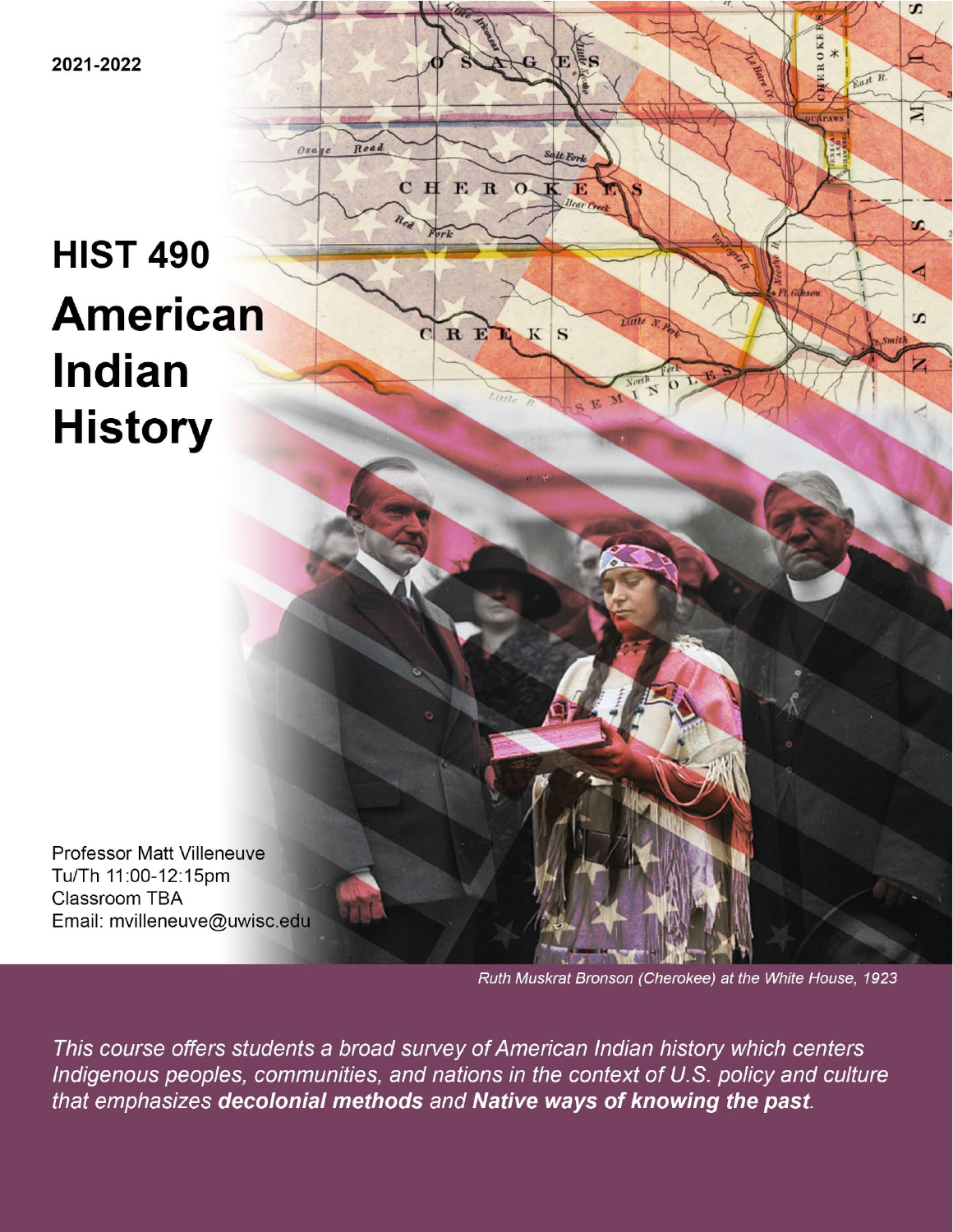

# **HIST 490: American Indian History**

## **3 Credits**

*Humanities, Social Science; Counts as Liberal Arts and Science credit in L&S; cross-listed as AMER IND 490, HISTORY 490; 50% Graduate Coursework Requirement* 

## **Course Description**

*This course offers students a broad survey of American Indian history which centers Indigenous people, communities, and nations in the context of U.S. policy and culture that emphasizes decolonial methods and Native ways of knowing the past.* 

#### **Requisites:** *None*

#### **Meeting Time and Location**

*TuTh 11:00am-12:15pm Van Hise 494*

#### **Instructional Modality**

#### *In-person*

*This class meets for two, 75-minute class periods each week over the fall/spring semester and carries the expectation that students will work on course learning activities (reading, writing, problem sets, studying, etc) for about 3 hours out of the classroom for every class period. The syllabus includes more information about meeting times and expectations for student work.*

#### **Regular and Substantive Student-Instructor Interaction**

*This course offers substantive interaction which engages student learning and assessment through direct instruction, written feedback on student work, and facilitating discussion of course content. The instruction is outlined by the course schedule.* 

#### **Professor Matt Villeneuve**

**Office Hours:** *Thursday 1:00-3:00pm George Mosse Humanities Building 5116* [mvilleneuve@wisc.edu](mailto:mvilleneuve@wisc.edu)

#### **Course Learning Outcomes**

*In this course, you will:*

- *Catalog the historical events, structures, and themes which historians have identified as foundational to the field of American Indian history*
- *Analyze the continuities and shifts in the lives of various Native peoples, communities, and nations in relation to political, cultural, and material conditions in U.S. history*
- *Interpret historical sources to complete an original research paper that draws on both Euro-American and Native ways of knowing the past*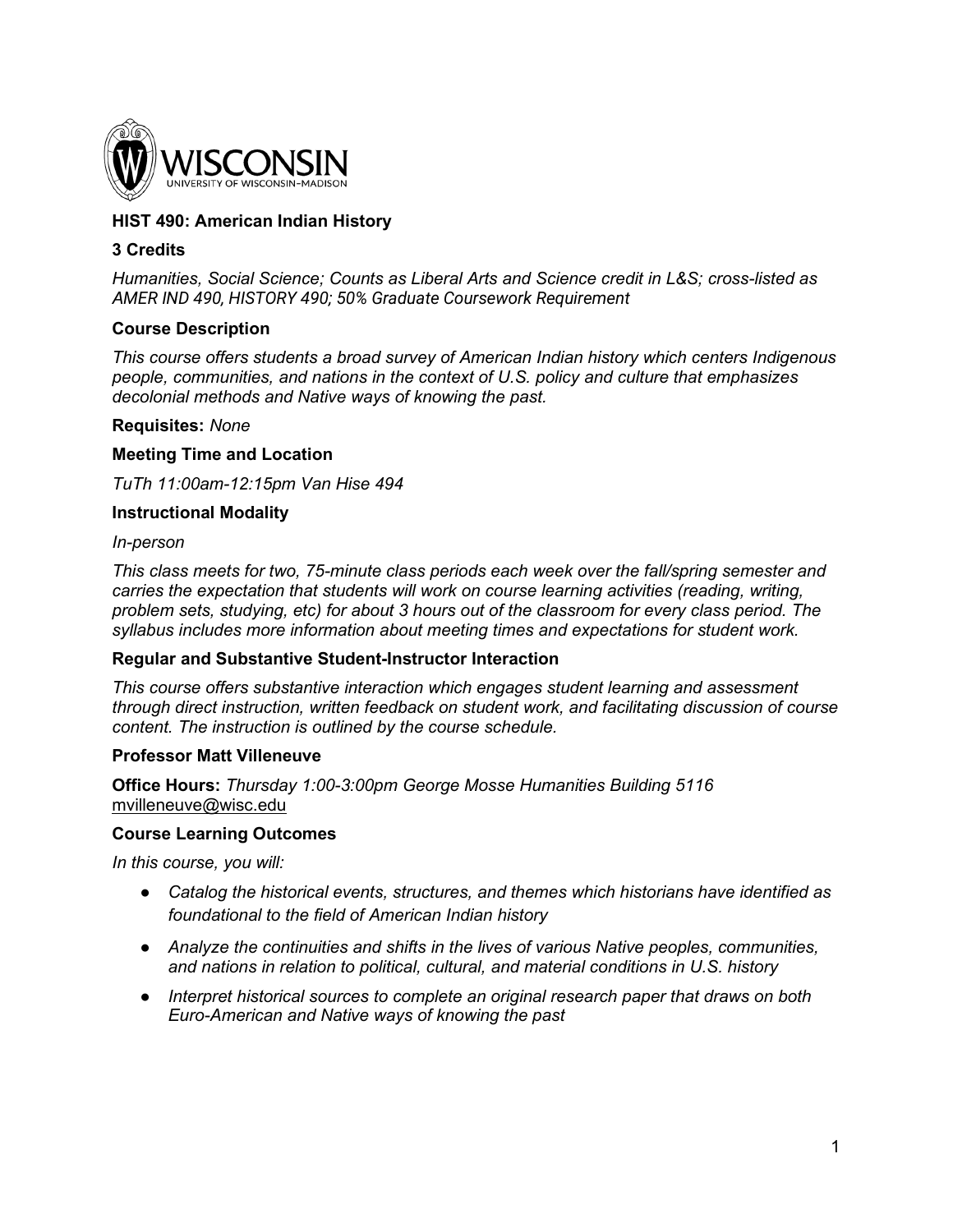

*"U.S. history cannot be taught without American Indians because the United States has been inexorably shaped by Native nations. Formatively, Native nations set the conditions for the creation of the United States as Native lands were claimed as U.S. land. Everything else flows from that irreducible violence. Native realities and their impacts on settler society have, however, largely been erased from U.S. history in textbooks, popular culture, and the understanding of many citizens. Confronting the erasure and making Native America visible is a daunting but worthwhile battle."* 

-K.T. Lomawaima, 2013

In 2013, a group of Native and non-Native historians gathered in Chicago, where they boldly declared to their colleagues that "You Can't Teach United States History Without American Indians." These scholars then went on to write a book about it, detailing how everything – from the shape of the borders of the United States, to the formation of the federal government under the Constitution, the establishment of the military, the settlement of the west, the growth of capitalism, the enslavement of African people, public schooling, the invention of the National Park system, modern social movements, energy policy, all the way down to the meaning of being American itself – were each historical formations that make no sense without the inclusion of Native people. Their declaration raises an interesting question: what *is* American Indian history, anyway? Is it a history *about* Native people that exists alongside of, parallel to, or as a component of U.S. History? Or, is Native history a way of *doing* history – that is, a community of inquirers making knowledge about the past through empirical research – that is unique to Indigenous people, communities, and nations? In this course, we will explore both of these ideas and more. But one thing is for sure: American history without American Indians is neither American, nor history.

Today, there are over 560 federally recognized Indian nations in the United States. Properly understood, this suggests we are interested in American Indian *histories.* However, the goal of this class is to provide you with a good understanding of how American Indian peoples responded to policies and practices designed to deal with what some historians call "the invasion of America" by Euro-Americans. At the same time, American Indian history is expansive, complex, and deeply entwined with the United States. Subsequently, this course is designed as a survey that is organized in chronological units, each of which considers the broad sweep of American Indian history which balances the many ways in which Native peoples have been both independent from and an integral part of the history of the U.S. We will follow Native people through a number of important historical processes at work in U.S. history, from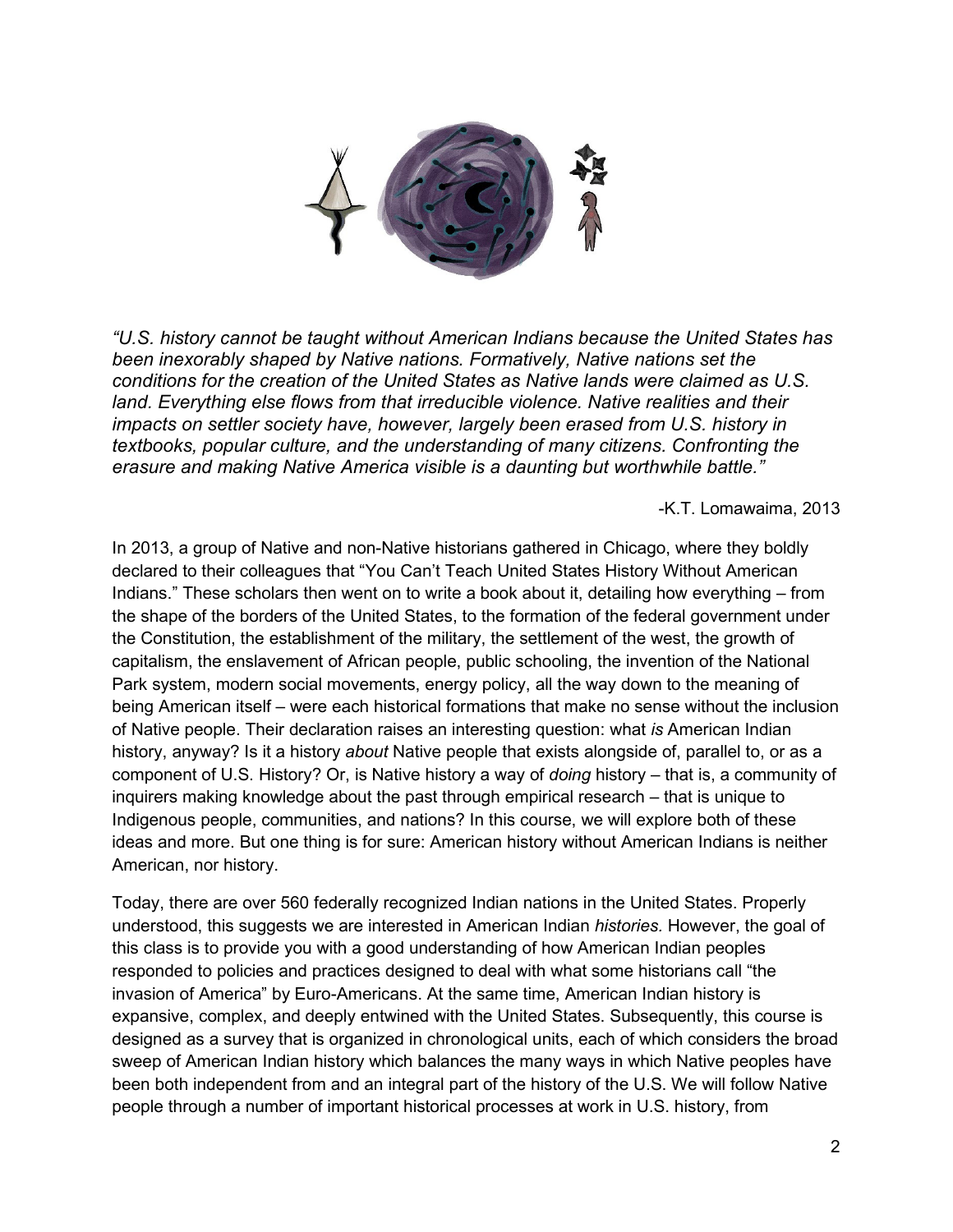colonization, reservations, allotment, self-governance, and self-determination. Meanwhile, we will also document the many figures who appear in these eras, including diplomats, traders, merchants, warriors, agents, priests, speculators, settlers, students, memorykeepers, and activists who stock the profoundly lasting cultural imaginary of Indigenous people and their relationship to the United States.

Consequently, we'll tackle centuries of history since European and American colonization, accounting for distinct patterns of colonization employed by different nations *and* provide substantial American Indian/Indigenous perspective in our analysis. Our readings and lectures will work in tandem to create a picture of how federal Indian policy was enacted, perceived, and utilized by both Native and non-Native people, while also teaching distinctly Indigenous ways of knowing the past through primary source analysis, storytelling, oral history, and more. Through our historical study together, we will work to undo the stereotypes that often define historical memory of Native people. Like a drumbeat, American Indian history was sounded thousands of years prior to the arrival of Europeans in North America; has continued to beat at its own tempo through every period of U.S. history; and continues to resonate today – where it reverberates into the future.

# **Required Books**:

- Jean O'Brien, Firsting and Lasting
- Philip Deloria, Indians in Unexpected Places

Additional readings will be available on Canvas.

# **Requirements and Grading**:

|           | • Paths to the Past Project:                     |     |
|-----------|--------------------------------------------------|-----|
|           | Archival Source Interpretive Practice<br>$\circ$ | 5%  |
|           | <b>Prospective Outlines</b><br>$\circ$           | 5%  |
|           | <b>Annotated Bibliography</b><br>$\circ$         | 5%  |
|           | <b>Primary Sources Proposal</b><br>$\circ$       | 5%  |
|           | Interpretative Writing Sample<br>$\circ$         | 5%  |
|           | Final paper (10-12 pages)<br>$\circ$             | 30% |
| $\bullet$ | Midterm Exam                                     | 15% |
| $\bullet$ | This Land Response Paper                         | 10% |
| $\bullet$ | Class and section attendance and participation   | 20% |
|           |                                                  |     |

## *Grading Scale*

- A 93-100%
- AB 88-92%
- B 83-87%
- BC 78-82%
- C 70-77%
- D 60-69%
- F 0-59%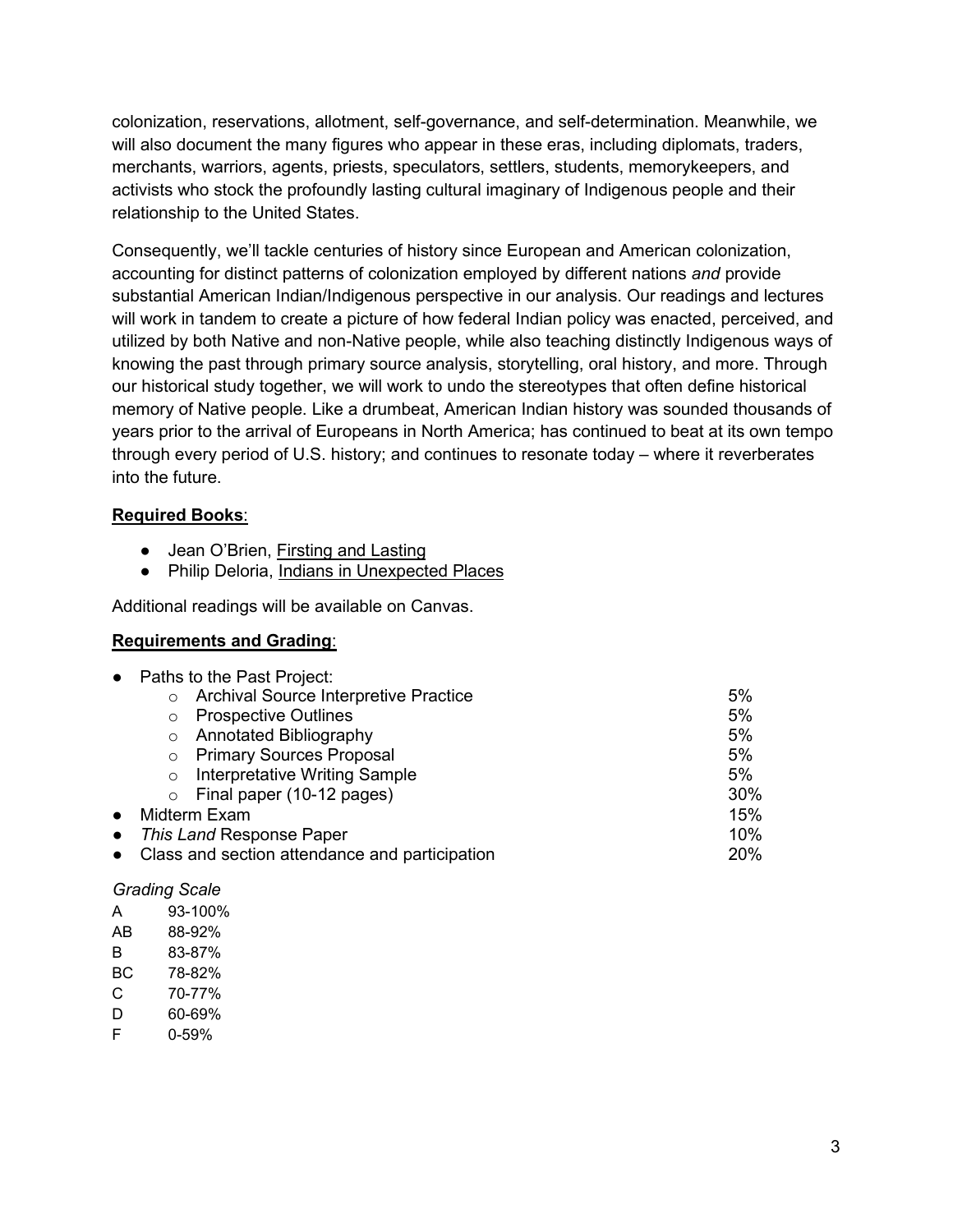# **Assignments**

# *Paths to the Past Project*

This course is built around an original research paper dubbed the Paths to the Past Project. The Paths to the Past Project will provide you with an opportunity to draw on the interpretive and analytics skills you've learned in this class to produce a paper which investigates a topic of your choice in American Indian history.

You'll need to choose a topic for closer study. It could be an event, a place, or a structure that is component of American Indian history. Moreover, it could be something we've discussed in class, covered in a reading, or something you've uncovered from your own research. The most important feature of your topic is that it captures your interest! The project is divided into multiple assignments designed to help you organize your thinking and write a thoughtful research paper over the course of the term. They are as follows:

# **Archival Source Interpretive Practice**

We will begin the Paths to the Past Project by practicing the skill of interpretation. When we visit the Wisconsin Historical Society, you will complete a Primary Source Interpretation worksheet. This worksheet will outline the phases of historical interpretation which are a part of the historical skill of sourcing. To complete the worksheet, you'll choose *two* sources from the collections at the archives, one created by a Native author and another produced by a non-Native person or institution. You'll turn in this worksheet as a dress rehearsal for the primary sources which you will interpret and analyze for your Paths to the Past Project.

# **Prospective Outline**

As you begin to consider a topic for your project, we'll give these contemplations some structure in the form of a prospective outline. This document is provisional – that is, prospective – and not a final draft. To complete a prospective outline, you'll need to begin with a short (2-3 sentence abstract) about the topic in question. Then, you'll offer a three-part outline that sketches out how you might write a paper on this topic. (Note: When constructing your outline, do not ignore the expected structure of your final paper as described in the final paper description found below!) What kind of sources would you hope to discover or uncover in the course of your research? Why? What might it tell you about the past? You'll complete *two* of these outlines on two different topics (do not hesitate to look ahead to the second half of the class – i.e. in the period between 1900 to the present – for a potential topic!)

# **Annotated Bibliography**

Next, you'll submit an annotated bibliography. This document should help you to organize some materials you believe may be relevant to your upcoming research. I am asking you to submit a bibliography which include at least five secondary (that is, scholarly) sources created by historians that are relevant to *just one* of the two potential topics presented in your prospective outline. Write several brief sentences about each entry, explaining to me (and yourself, ultimately) what this source is, what evidence it contains, and how you think it may be relevant to your project – specifically, where you imagine you might mobilize it in the arc of your argument in your paper.

## **Primary Sources Proposal**

At this juncture, it's time to conduct archival research to find *two sets* of possible sources to interpret. That means you are turning in *four* sources in two pairs. Submit a Word document or PDF which includes the primary source (as hi-res as possible) and a one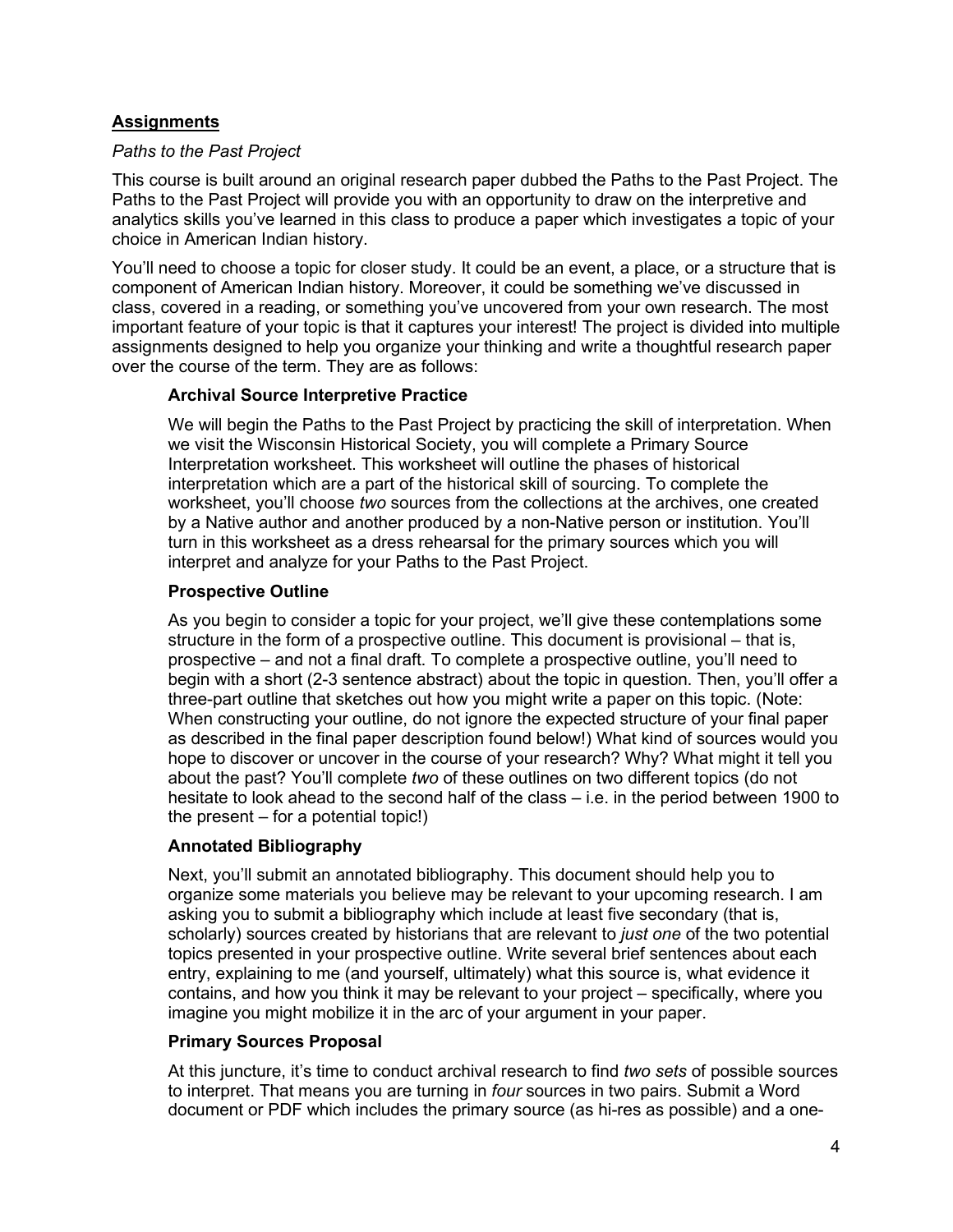paragraph evaluation of this source as a potential path to the past. While I am not expecting you to provide a detailed interpretation of this source quite yet, I would like you to speak intelligently about the kind of interpretation you might conduct if you were to make this one of the two sources in your final paper. What interpretive opportunities does this source offer historians of American Indian history? How might one critically read this text/object/visualization? What kinds of claims might it support about the past…and about whom?

## **Interpretive Writing Sample**

I am asking you to submit for my assessment an approximately 2–3-page portion of your paper where you interpret *one* of your two primary sources. Remember to practice the same phases of interpretation that we've been practicing throughout the term. For now, your citation formats can be short and drafty (no need for full Chicago style footnotes), but you must still reference materials you are drawing upon! Please also include a hi-res copy of your primary source so that I can see or read it.

# **Final paper**

Your Paths to the Past Project is the place where you'll have an opportunity to exercise those historical muscles you've been training over the course of the term. The best way to think about this paper is an argument that unfolds in three parts. The first part of your eight-to-ten-page paper will provide some exposition about the topic. Using lecture notes, readings from class, and secondary sources you've collected, you'll provide an overview of the topic and make an argument about its historical significance. What do you – yes, you! – find compelling about it?

The second part of your paper will interpret two different primary sources that you believe offer historians a compelling window into your topic. One source should have a Native author; the second source should have a non-Native author. Once you have found two sources which illuminate some important aspect of the topic, you'll implement the phases of interpretation that we have practiced throughout the term. Your task is to explore the possibilities – and limits – of these sources as evidence for making historical knowledge.

Finally, you'll need to connect these sources to back to your original exposition. How might these two sources refine or complicate how future historians might analyze the topic you've chosen? In the end, the most successful Paths to the Past Projects should spend less time describing the topic in American Indian history and instead supply the reader with your recommendations about how to think about the past itself.

## **Midterm Exam**

The midterm examination is intended as an opportunity for me to gauge your understanding of the course material in the first half of the course. The examination will take the format of an inclass essay. Students will receive a set of possible essay questions in advance of the examination, and one of those prompts will appear on the examination.

## *This Land* **Response Paper**

Historical arguments are stories, and stories take many mediums – writings like articles and books, visual mediums like documentaries and short films, and orally – in the form of lectures or podcasts. To better acquaint ourselves with the full spectrum of these narrative forms when applied to the history of Indian Country, we will listen to the first season of Rebecca Nagle's *This Land,* a podcast about a Supreme Court case, and the history of Cherokee removal and allotment. After you've listened to the podcast, write a 2-3 page paper that answers the following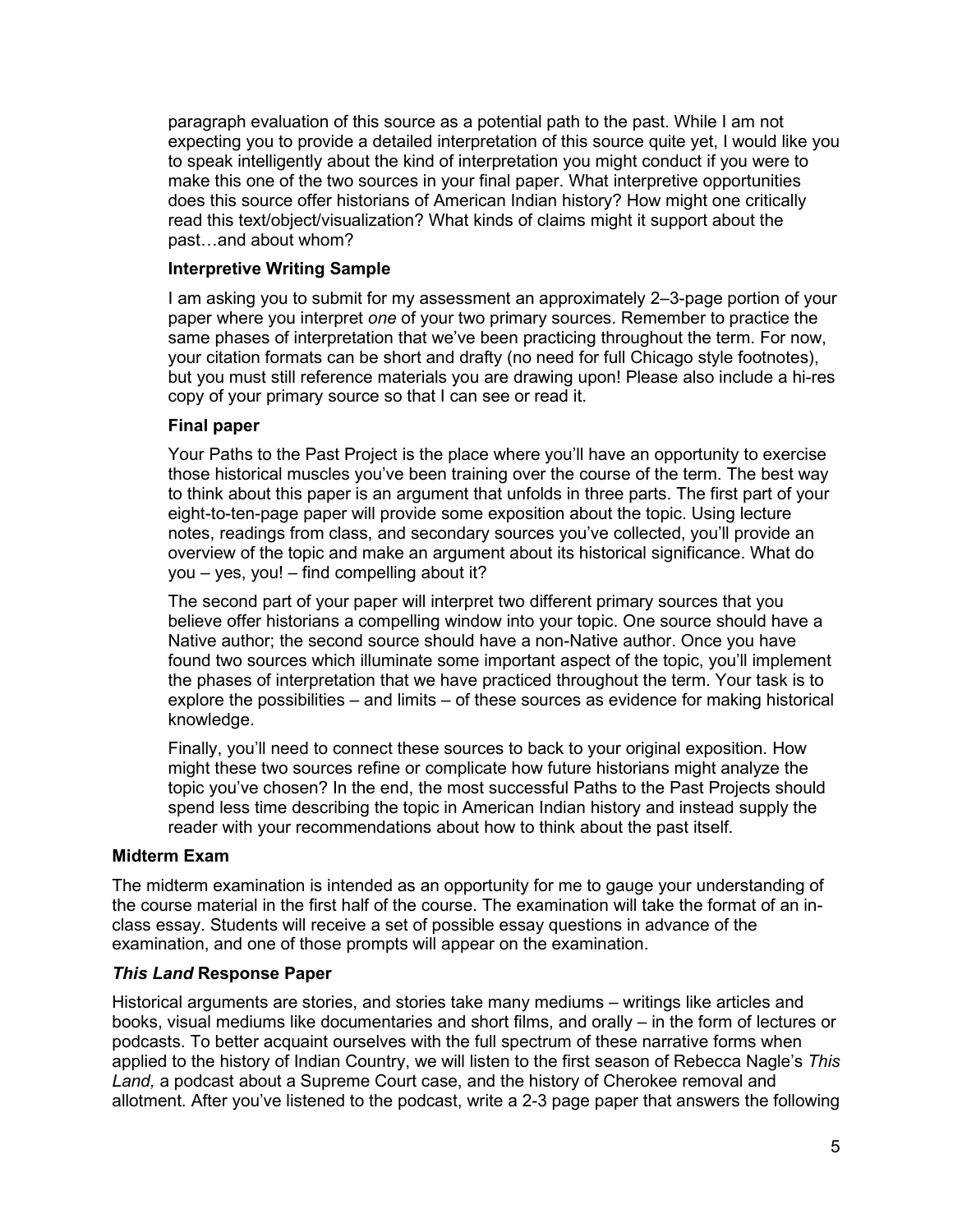three questions: First, what is Nagle's historical argument in *This Land?* What kind of historical narrative is she telling? How is it organized? Whose story is it? (Pro-tip: think about argument at various scales: what is the argument of the entire season, versus the argument of a single episode? How do they fit together?) And what is the point of all this history as told by a journalist? Second, what kind of historical evidence does Nagle draw in order to tell her story? What are some examples of Native and non-Native historical evidence that she cites? Third, evaluate Nagle's historical narrative as part of what is, essentially, a piece of journalism. Where you find it to be strong, what makes it so compelling? Where you find it weak, what makes it lacking? As a history, how could it be improved?

#### **Class and section attendance and participation**

This class is designed to function as a "flipped classroom," a configuration where lectures aim to anchor discussion of readings, practice methodology, and promote participation amongst all members of the course. Students are empowered to offer their perspective, ask questions, and respond to their peers in open-ended dialogue. To earn full marks, students are expected to attend class and participate in discussion and activities.

## **Policies**

**Diversity & Inclusion Statement:** Diversity is a source of strength, creativity, and innovation for UW-Madison. We value the contributions of each person and respect the profound ways their identity, culture, background, experience, status, abilities, and opinion enrich the university community. We commit ourselves to the pursuit of excellence in teaching, research, outreach, and diversity as inextricably linked goals. The University of Wisconsin-Madison fulfills its public mission by creating a welcoming and inclusive community for people from every background – people who as students, faculty, and staff serve Wisconsin and the world.

**Absences:** Life happens. You have two excused absences from class to use as you see fit without notifying me. Should you need another reasonable accommodation, however, please communicate with me in writing at least 48 hours in advance.

**Communication:** If you need to reach me to discuss this course, the history department, or scholarship in general, send me an email or drop by my office hours. Please allow me 48 hours to respond to email. (As I have made a point not to respond to email over the weekend, please plan accordingly) If you have any questions or concerns about the course or how I can best support your academic success, do not hesitate to reach out!

**Late work:** Any assignments that are turned in late will receive a 10% penalty per day late, up to five days, after which it will receive an automatic F. Please do your utmost to avoid turning in late work. Should you need a reasonable extension for any assignment, you must contact me in advance and explain your circumstances in writing. You will need to allow me 48 hours to evaluate your written request.

**Electronics:** The use of laptops are permitted in this course for the sole purpose of note-taking or accessing course materials. Phones are not permitted, and please ensure that they are silent.

#### **COVID-19 Safety Statement**

Our number one learning objective is to be safe! In order to do so, there are several important details for you to consider. First, by order of the chancellor, effective Thursday, August 5, 2021 all students, employees and visitors to campus will be required to wear masks when inside campus buildings. Masks are a remarkably simple and effective tool to help us limit risk of exposure to covid-19. Second, if you are feeling sick, please do not come to class; your health and community safety are paramount. I will do my utmost to provide materials, including recorded lectures, slides, and the notes of a designated note-taker on Canvas to help you keep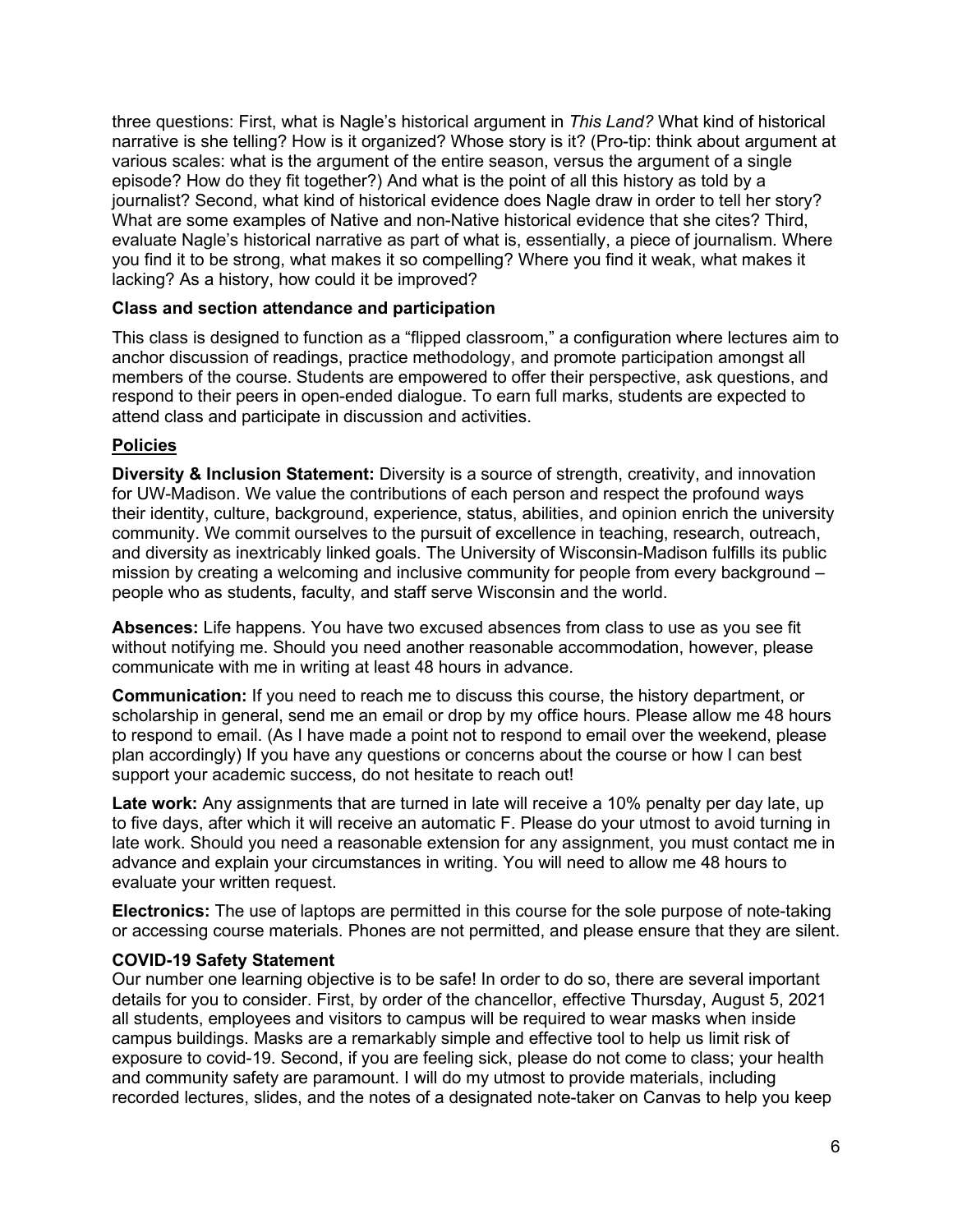up with the course so that you can choose to stay home. Third, should a substantial portion of the class become absent, we may temporarily transition to a virtual format via Zoom or some other client. I will endeavor to keep you posted about any changes to the course modality well in advance of any such adjustment. Please be careful with your health and the health of others!

*Unless otherwise stated, this course follows all other UW-Madison course policies.*



# **Course Schedule**

## **Prologue: Definitions, Historiography, and Method**

#### **Week 1: Welcome and Introductions**

- Learning Goal: *In our first week together, we'll tackle the big stuff first: getting to know each other, assessing our prior knowledge about American Indian history, and communicating our learning preferences, motivations, objectives with one another. With introductions made, we'll begin our class by considering the deep past, traveling back thousands of years to bleeding edge of Native memory to understand the contested nature of the origins of the people of Native North America and how Native people have known the past since time immemorial.*
	- o January 25: Paths to the Past
	- <sup>o</sup> January 27: Since Time Immemorial Charles Mann, "Pleistocene Wars," *1491,* 155-196
		-
		- Susan Hill, "Karihwa'onwe The Original Matters," *The Clay We Are Made of,* 15-52

#### **Week 2: Knowing Native New Worlds**

- Learning Goal: *This week, we'll take a whistle-stop tour of the many diverse North American Native landscapes which have grounded so many Native nations since time immemorial. Though the histories of 560+ Native nations are beyond our ability to adequately cover, we will get a sense of the diversity of Native polities which developed prior to European contact. We'll also*  embark on our own journey of discovery into the archives, to get better acquainted with some of *the raw materials of Native history. On the day of our visit to the archives, be sure to gather at the Wisconsin Historical Society!* 
	- o February 1: An Infinity of Nations
		- Jean O'Brien, "Historical Sources and Methods in Indigenous Studies: Touching on the Past, Looking to the Future," 15-22
		- Roxanne Dunbar-Ortiz, "Follow the Corn," *An Indigenous People's History of the United States,* 15-31
	- o February 3: WHS Archives Visit
		- Jean O'Brien, Introduction, and Chapter 1: Firsting, *Firsting and Lasting*, ix-53
			- Assignment Due (in class): Archival Interpretive Practice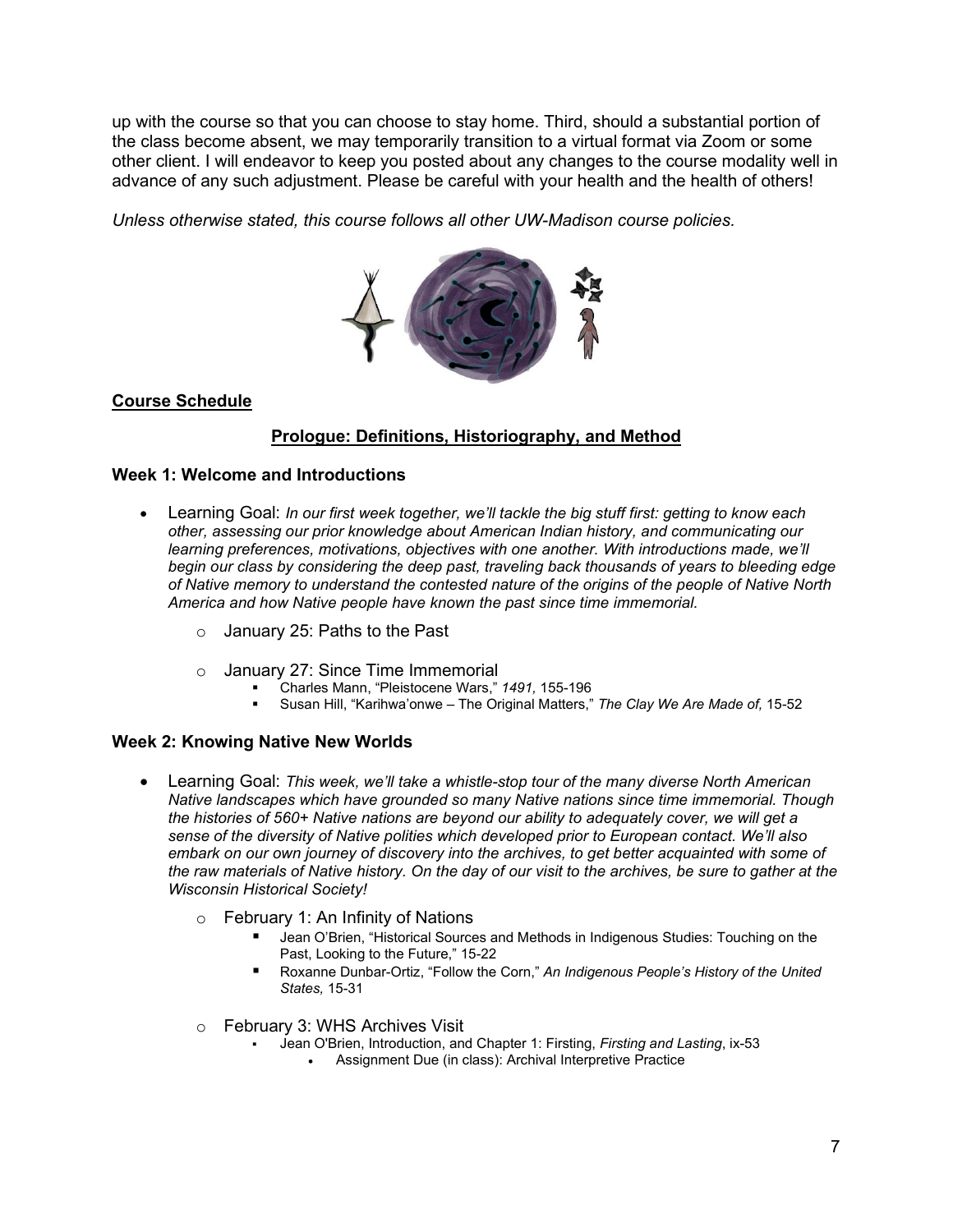# **Act 1: Frontier/Colony/Treaty**

#### **Week 3: Meetings and Departures**

- Learning Goal: *On the heels of our visit to the WHS, we'll discuss our experience and compare notes to get a handle on the voices and silences which are woven into many tellings of the Native past. Next, we will confront (and eschew) one of the most important dates in Euro-American history: 1492, the year that Europeans allegedly "discovered" a new world in North America and stuck Native people with the misnomer "Indian." But such accounts do little to center Native people in the past. In this week, we'll critically analyze how Europeans invaded North America and what place Native people had in shaping the result – perhaps more accurately understood as Native "new worlds" – and the seismic shifts in Native lives which accompanied this moment.*
	- o February 8: Archives Debrief
		- Linda T. Smith, "Imperialism, History, Writing, and Theory," *Decolonizing Methodologies,* 1-35
		- Angela C. Wilson, "The Power of the Spoken Word," *Rethinking American Indian History,*  101-116
	- o February 10: Native New Worlds
		- Daniel Richter, "Imagining a Distant New World," *Facing East,* 11-23
		- Michael Witgen, *An Infinity of Nations,* 25-46

#### **Week 4: Inventing Federal Indian Policy**

- Learning Goal: *In this unit, we'll examine the founding of the United States at the end of the eighteenth century, a process that was rooted in violence against Native people. Particularly, we'll focus on the Native influence upon the Constitution and understand how that document both shaped by and continues to shape the trajectory of the scope of Native sovereignty. Subsequently, we'll track the development of the U.S. treaty-making framework and take a look at a variety of treaties signed with Native nations to get a sense of what these important documents are and how they have changed over time.* 
	- o February 15: American Revolution and The Indigenous Constitution
		- Greg Grandin, "All That Space," *The End of the Myth,* 11-30
		- **UPE 15 Vine Deloria Jr., "The Application of the Constitution to American Indians," 282-303**
	-
	- <sup>o</sup> February 17: Treaties Robert N. Clinton, "Treaties with Native Nations," *Nation to Nation,* 14-33
		- Jean O'Brien, Chapter 2: Replacing, *Firsting and Lasting* 55-104
	- o February 18: Prospective Outlines Due (11:59pm on Canvas)

#### **Act 2: Region/Reservation/Agency**

#### **Week 5: From War to Assimilation**

• Learning Goal: *We begin this week with the study of policy which immediately complicated the treaty framework, the early nineteenth century practice of removal. This policy, which led to some of the most heinous outcomes in American Indian history, forced Native people to leave their homelands for new reservations in the west. As the eighteenth century progressed, removal policy bled into reservation policy, but Native people across North America resisted. This resistance often led to official and unofficial targeting of Native people by vigilantes, states, and the federal government with genocidal violence. The result was scores of systematic massacres of Native men, women, and children across the nineteenth century.*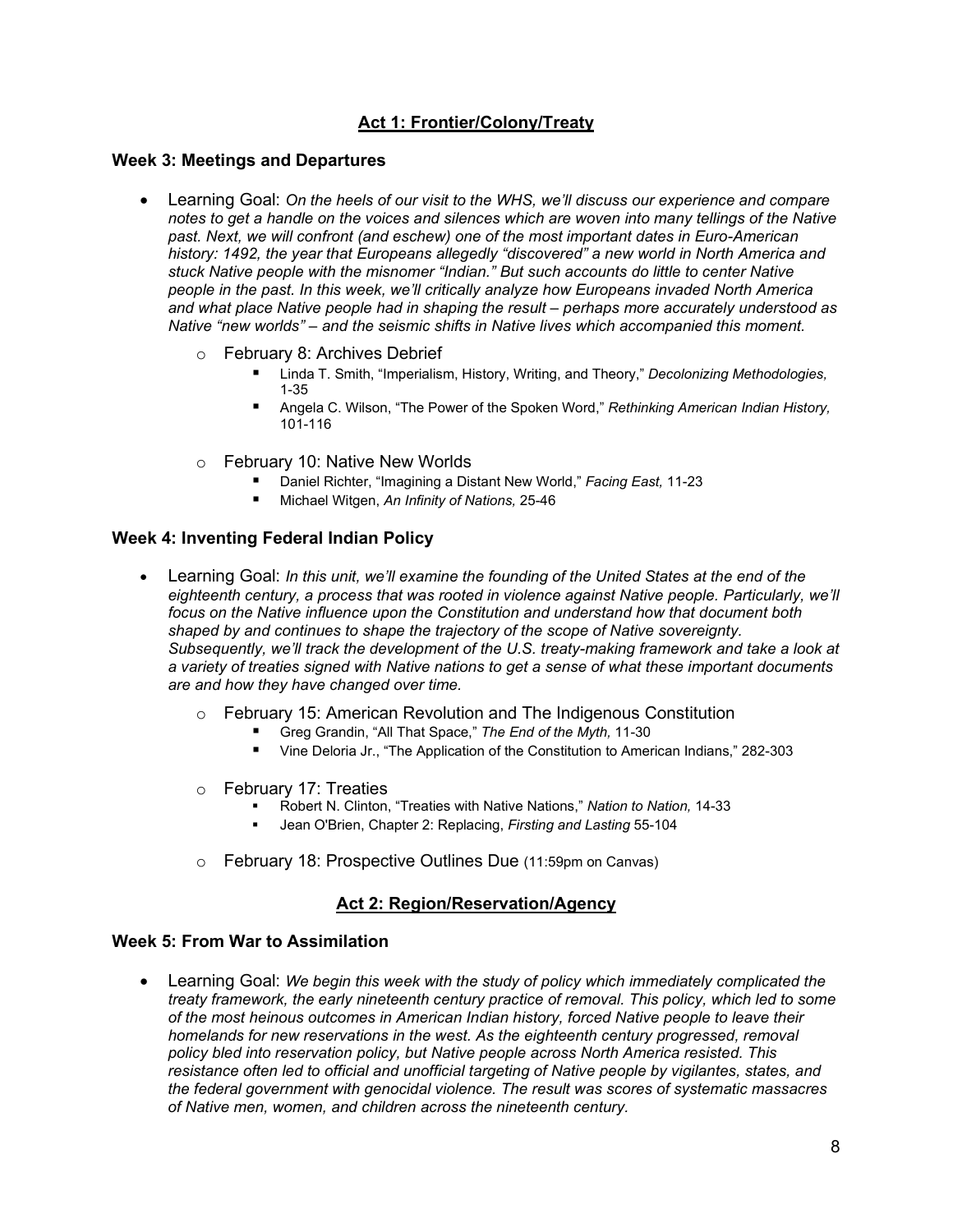- o February 22: Removal and Resistance
	- Greg Grandin, "A Caucasian Democracy," *The End of the Myth,* 47-67
	- Jeff Ostler, "Removal and the Northern Indian Nations, 1830-1850s," *Surviving Genocide,*  288-326
- 
- o February 24: Massacre Nation<br>Jeff Ostler, "Indian Warfare in the West, 1861-1890," *Why You Can't Teach U.S. History without American Indians,"* 151-164
	- Jean O'Brien, Chapter 3: Lasting, *Firsting and Lasting,* 105-144
- o February 25: Annotated Bibliography Due (11:59pm on Canvas)

#### **Week 6: Nadir**

- Learning Goal: *Many non-Native Americans could stomach great violence against Natives people, but others were stirred by conscience – and the activism of Native leader, activists, and lecturers. Towards the end of the nineteenth century, a reform movement (which included some Native people) began to call for an alternative to violence known as assimilation. While assimilation appeared as a form of benevolence for Indians, the solution to this imagined dilemma was to disappear Native people as products of distinct Native cultures and morph them into homogenous Americans. This supposed benevolence inflicted a different kind of cultural violence that would sorely test Native people like never before. In this unit, we'll analyze how assimilation policies regarding land and citizenship were enacted, tightening the screws on Native people's autonomy while paying careful attention to Native creativity, adaptability, and persistence.*
	- o March 1: Assimilation: Land
		- Jean O'Brien, "Presidential Address: Memory and Mobility: Grandma's Mahnomen, White Earth," Ethnohistory 64, 3 (2017): 345-377
		- Emily Greenwald, Selections from *Reconfiguring the Reservation,* 13-36
	-
	- <sup>o</sup> March 3: Assimilation: Laws Vine Deloria Jr., "The Application of the Constitution to American Indians," 303-315
		- Jean O'Brien, Chapter 4, Resisting, 145-200, and Conclusion, 201-207

#### **Act 3: Neighborhood/Allotment/Market**

#### **Week 7: Midterm**

- Learning Goal: *This unit marks the halfway point in our path to the Native past. This week, we will discuss the ultimate assimilatory technology, the federal government's system of offreservation Indian industrial boarding schools. A haunting part of Native history, these schools are often remembered by Native people as symbols of four hundred years of colonialism. We'll look inside these schools to better understand their complicated nature and the paradoxes which historians have uncovered between non-Native design for these schools and surprising Native responses. Then, we'll consolidate our learning from the first half of the class by completing our midterm examination. Afterward, we'll prepare to take a well-deserved break!*
	- o March 8: Assimilation: Schools
		- K. Tsianina Lomawaima, "'They Called it Prairie Light," *They Called it Prairie Light,* 1-26
		- K. Tsianina Lomawaima, "History without Silos…" *History of Education Quarterly,* 349-355
	- o March 10: Midterm Examination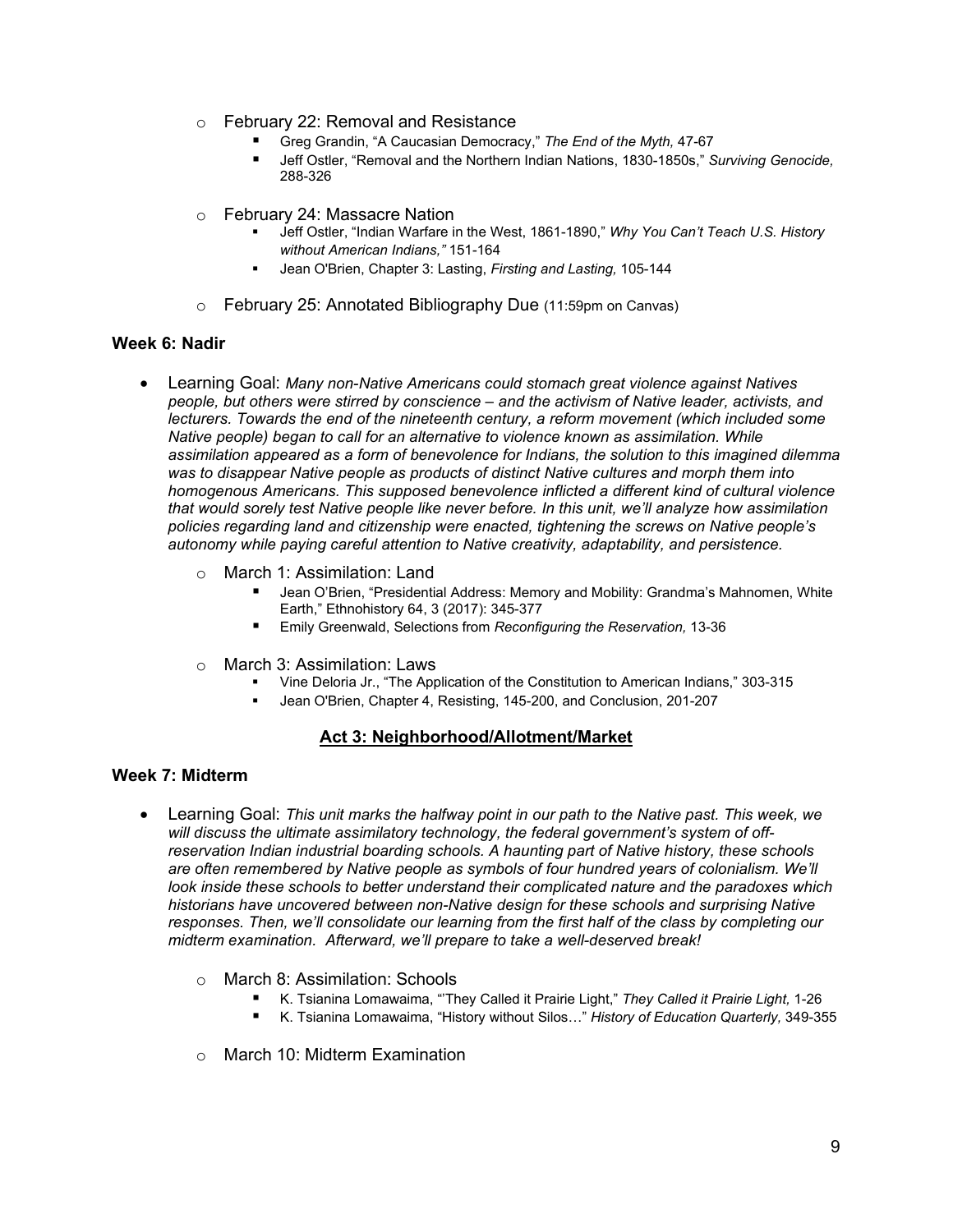## **Week 8: The Challenges and Possibilities of Modernity**

- Learning Goal:
	- o March 15: SPRING RECESS
		- Rebecca Nagle, Episode 1: The Case, *This Land*
		- Rebecca Nagle, Episode 2: The Tribe, *This Land*
	- o March 17: SPRING RECESS
		- Rebecca Nagle, Episode 3: The Opposition, *This Land*
		- Rebecca Nagle, Episode 4: The Treaty, This Land

#### **Act 4: Dependent Sovereignty/Appropriation/Self-Governance**

#### **Week 9: Indians Go Nationwide**

- Learning Goal: *At the dawn of the twentieth century, Native people were increasingly the subjects of non-Native fascination, pity, and downright obsession. Various discontents in modern American life turned Indian people, long imagined as pre-modern people, into a new kind of cultural resource. In this unit, we'll examine why a host of non-Native people who acted, dressed, and appropriated various Indian representations – and how actual Native people were forced to respond. Consequently, we'll examine Indian Country's most significant intra-tribal political organization in modern U.S. history, the Society of American Indian (SAI). In this unit, we'll look closer at this organization and its struggles to command a politics of representation to advance a new future for Native people.* 
	-
	- <sup>o</sup> March 22: Playing Indian and Other Appropriations Lucy Maddox, "Politics, Performance, and Indian Identity," *American Studies Journal,* 7-36
		- Phil Deloria, Introduction and Chapter 1: Violence, *Indians in Unexpected Places,* 3-51
	-
	- o March 24: The SAI and Native History<br> Phil Deloria, "Four Thousand Invitations," *American Indian Quarterly,* 25-40
		- Phil Deloria, Chapter 2: Representation, *Indians in Unexpected Places,* 52-108

#### **Week 10: History of the Five Tribes: A Case Study**

- Learning Goal: *Class will not convene in person this week. Instead, we will be independently and asynchronously completing the podcast This Land and completing a review assignment.* 
	- o March 28: IN-PERSON CLASS CANCELLED
		- Rebecca Nagle, Episode 5: The Land Grab, This Land
		- Rebecca Nagle, Episode 6: The Postponement
		- Phil Deloria, Chapter 3: Athletics, *Indians in Unexpected Places,* 109-135
	- o March 30: IN-PERSON CLASS CANCELLED
		- Rebecca Nagle, Episode 7: Still Bleeding
		- Rebecca Nagle, The Ruling, *This Land*
		- Phil Deloria, Chapter 4: Technology, *Indians in Unexpected Places,* 136-182
	- o March 31: *This Land* Response Paper Due (11:59pm on Canvas)

#### **Week 11: Constant Activism and Uneven Reforms**

• Learning Goal: *Amid the ruptures of the Great Depression, many historians have argued that Native people seemed to catch a strange kind of break: a suite of new government policies collectively known as the Indian New Deal, which ended harmful practices of the past and*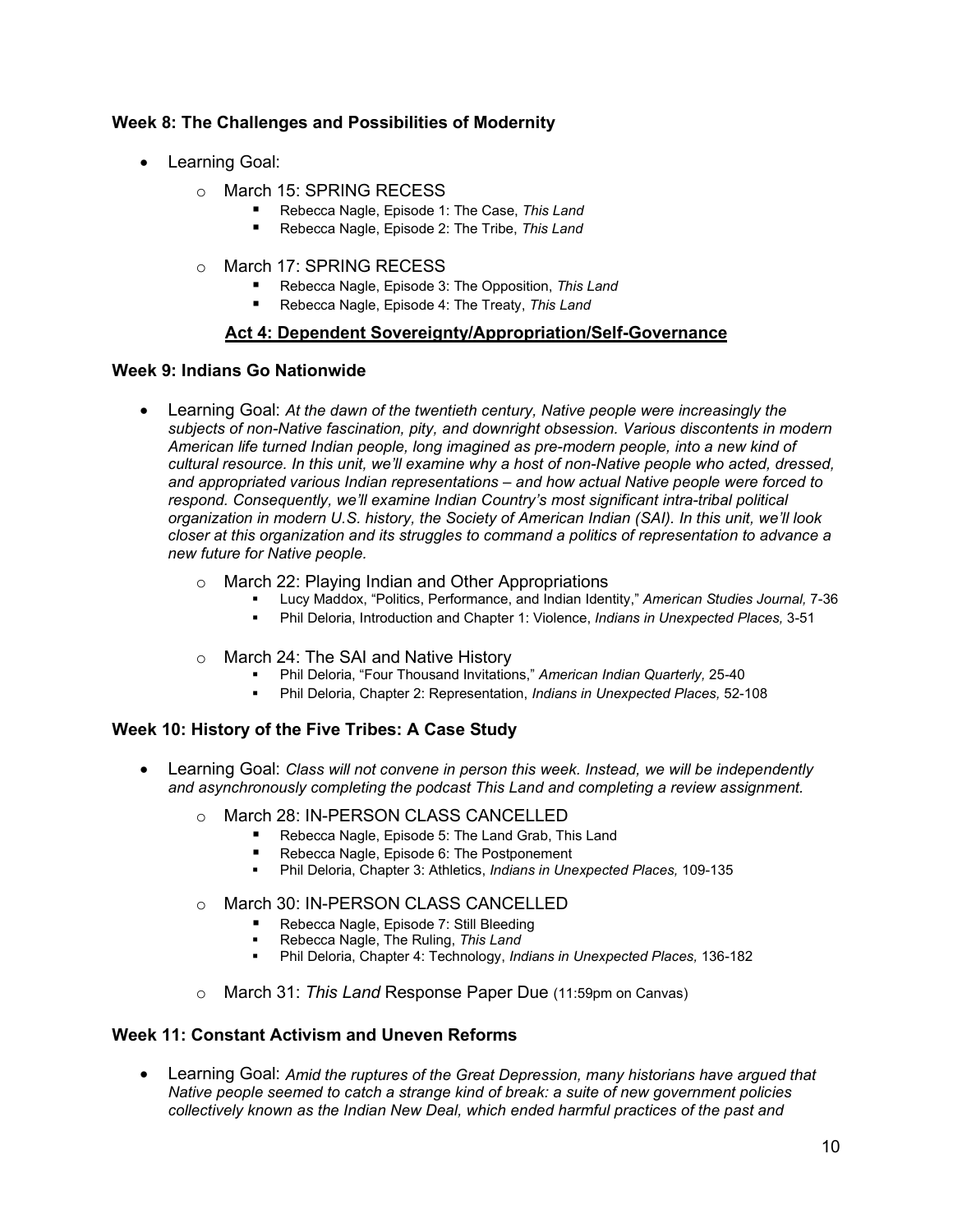*claimed to chart a new future for Native governance. Was the Indian New Deal truly an exception to the colonial apparatus of the U.S. government or simply a new coat of paint on an ugly structure of paternalism? In this unit, we'll put that interpretation to the test…* 

- 
- <sup>o</sup> April 5: The Indian New Deal Mindy J. Morgan, "'Working' from the Margins," *Why You Can't Teach U.S. History without American Indians,"* 181-196
	- Phil Deloria, Chapter 5: Music, *Indians in Unexpected Places,* 183-223
- 
- <sup>o</sup> April 7: Monograph Discussion Phil Deloria, Conclusion, *Indians in Unexpected Places,* 224-238
	- Primary Source Proposals Due (Printed copy in class)

#### **Act 5: Self-Determination/Indigeneity/Decolonization**

#### **Week 12: American Indian Movements**

Learning Goal: *The aftermath of the second world war unleased significant changes in American life, none more so than in Native communities. Hungry for a victory at home after fighting against fascism abroad, Native veterans, business leaders, and educated professionals* lead a push for greater Native self-determination from under the heel of the Bureau of Indian *Affairs. Eager to capitalize on these Native efforts, non-Native lawmakers embraced this energy to unveil yet another assimilatory policy known as termination and relocation. As the threat of termination loomed large over reservations lands and livelihood, Native people began to organize to defend them. One of the most potent weapons in this fight for greater self-determination proved to be treaties signed hundreds of years in the past. In this unit, we will examine the various Native-led organizations, political movements, and strategies that inspired an era of political activism aiming for nothing less than the decolonization of the United States.* 

- o April 12: A Racial History of Termination
	- Nancy Shoemaker, "How Indians Got to Be Red," *American Historical Review,* 625-644
	- Charles Wilkinson, "Termination," *Blood Struggle: The Rise of Modern Indian Nations,* 57- 86
- o April 14: Civil Rights vs. Sovereign Rights
	- Kent Blansett, "Introduction," *Journey to Freedom,* 1-11
	- Wilkinson, *Blood Struggle,* 89-112,129-149

#### **Week 13: Homelands**

- Learning Goal: *Treaties have played a crucial (albeit contested) role in American Indian history. Since the 1970s, many reservations have become home to economic and cultural sustainability. So what happens when Indigenous people in the United States wind up living in places where treaties no longer live as the law of the land? These are places where treaties, for all their flaws, were either broken, ignored, or never signed. No historical survey of Native history would be complete without looking to Hawai'i and Alaska to interrogate the question: are all Indigenous people living in the U.S. American Indians?* 
	- o April 19: Fish Wars
		- Bradley Shreve, "The Fish-in Movement and the Rise of Intertribal Activism," *Pacific Historical Review,* 1-33
		- Patty Loew, "Hidden Transcripts in the Chippewa Treaty Rights Struggle," *American Indian Quarterly,* 1-17
	- o April 21: Rez Stimulus
		- James Allison, "Introduction," *Sovereignty for Survival,* 1-16